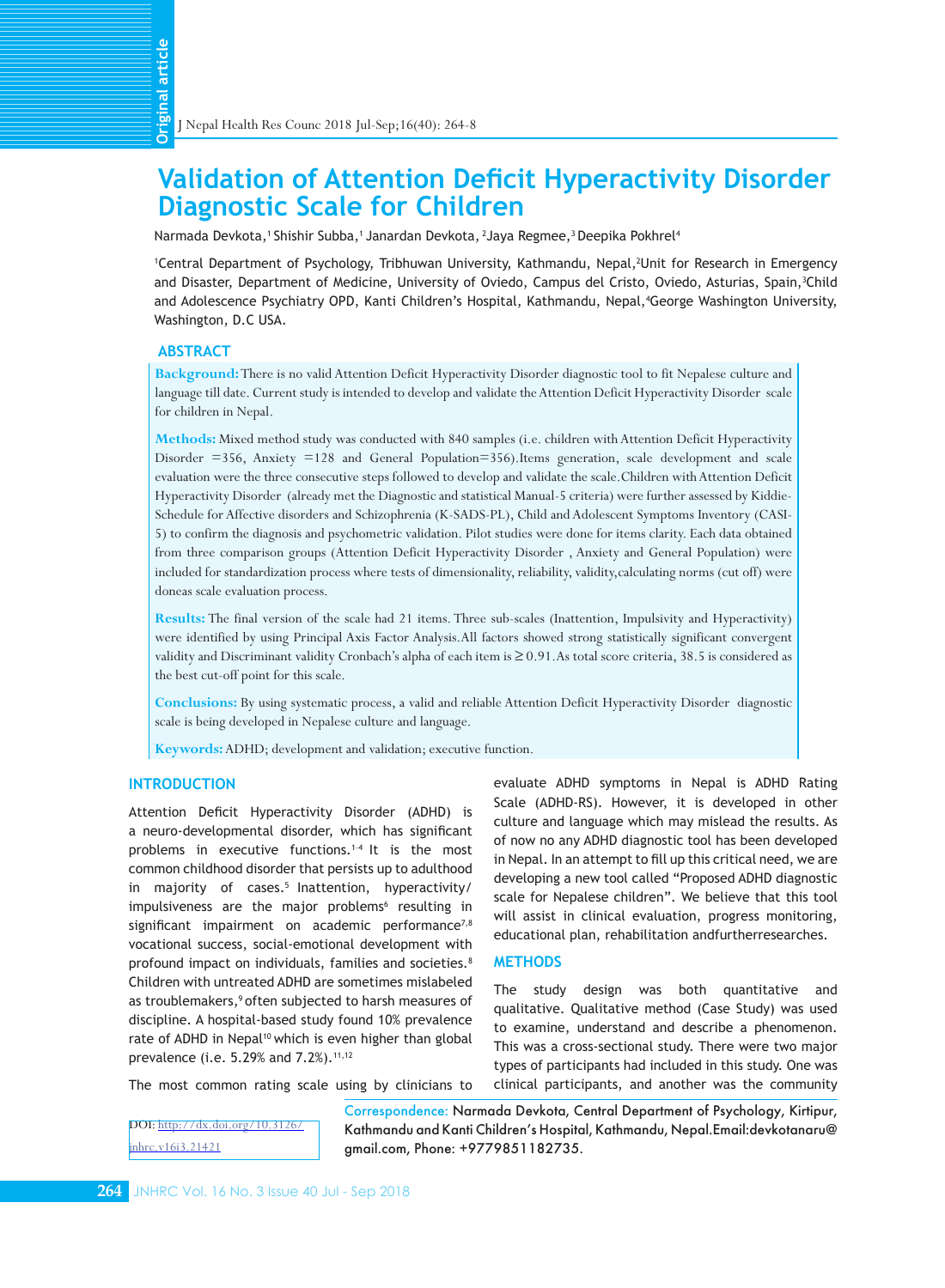participants. Parent of school children from age group of 5 to 12 years was taken as a community sample (GP) and similar aged children with ADHD as well as their parents who were presented in OPD were taken as clinical sample.

The sample size was 840 where 356 ADHD samples (verbatim 200 from parents of children diagnosed with ADHD, 40 pilot test samples, 100 clinical test samples and remaining 16 samples for test-retest), 128 Non-ADHD children having Anxiety disorder and 356 community samples (256 children from GP and 100 pilot study samples). Regarding community participants (GP), 256 participants (i.e.32 students x 8 age groups) were chosen. For further clarification of the community participants, according to the system of 32 students per class and 8 schools (4 districts and 2 types of schools) with 8 age levels (age group 5-12 years consist of 8 age groups in each). These participants were further divided to get 4 students in each sample resulting 32 students per school (4 students and 8 age groups) and altogether 8 schools gave us 256 participants (32 students x 8 age groups). Government and private schools of Nepal from each Echo belts (Mountain, Terai, Hill and Valley) were the study sites to obtain data of GP. For clinical participants, data collection was done from outpatient department(OPD) in Kanti Children's Hospital(KCH), Rhythm Neuropsychiatry Hospital and Manovawana Mental Health Services in Kathmandu.

Random sampling (muli-stage sampling) for community participants and purposive sampling with clinical participants was done. After obtaining permission from the Institutional review board of Nepal Health Research Council and KCH, permission letter was taken from Ministry of Education as well as from hospitals and clinic, a complete list of PABSON (Public and Boarding Schools of Nepal) and N-PABSON (National-Public and Boarding Schools of Nepal) were obtained from Ministry of Education. Both type of schools was searched from each eco-belts of Nepal randomly to collect the data from the community. A format of requesting letter was prepared for school to get permission from school authority. The two male and two female children were selected randomly from each age group through record kept on class register. Consent forms for each participant were prepared and sent to the respective parents. Participants who gave the consent were considered as community participants. However, all children who met the inclusion criteria and attending in OPD with in a set period of data collection were recruited as a clinical sample.

Study variables were heredity, age, parental education, parental occupation, and prenatal exposure to nicotine, alcohol, infections, birth injuries, birth weight, executive function and hyperactivity/Impulsivity, Inattention. The exclusion criteria were non-coeducational school, intellectual disability, autism spectrum disorder, ADHD like symptoms due to other medical and psychiatry disorders.

Interview, behavior observation, questionnaires were used for qualitative data collection. However, Semistructured proforma, K-SADS-PL, CASI-5 parent version and Stroop test were used to collect the quantitative data. Here, CASI-5 parent version was translated into Nepali by a bilingual clinical psychologist and discussed with expert team for finalization after taking permission from the author, Kenneth Gadow. By incorporating all suggestions, the tool translation was finalized. Back translation was done by experienced professional without providing the original version. Pre-testing was done after informed consent prior to using this tool where parents had filled the form. However, K-SADS-PL was used without translation as it is a clinical interview and experienced clinician had completed the interview.

Regarding clinical data, verbatim collection from parents of children diagnosed with ADHD (N=200) in OPD was done by the service team of consultant psychiatrists and clinical psychologists. Then, information reported by parents were written in Nepali language on their own words and first draft of scale was developed with discussion among experts(team of psychiatrist and clinical psychologists). The first pilot study was targeted to test with 10% sample (N=20) of the total sample included for verbatim collection (N=200). Four parents were dropped out and the study was conducted with sixteen parents from GP. Then next target of the pilot study was professionals (N=20) but 5 of them dropped out. The data from remaining 15 professionals (5 consultant psychiatrists, 2 psychiatry residents and 5 clinical psychologists and 3 clinical psychology residents) were included for analysis. Most of the participants found that statements were lengthy and difficult to comprehend by the parents who have less education; whereby they suggested to collect relevant examples for every statement so that it would be easier to understand. So, the discussion based on these findings were reviewed by an expert team. Then, previously collected verbatim from parent with ADHD children were again analyzed by the same team and examples were collected. Those examples were put under each relevant statements and rating scale was constructed. Again, second pilot study was conducted with the similar type of respondents (N=40, 20 parents of ADHD children and 20 professionals). Most of them found that the rating scale was very useful and comprehensive. These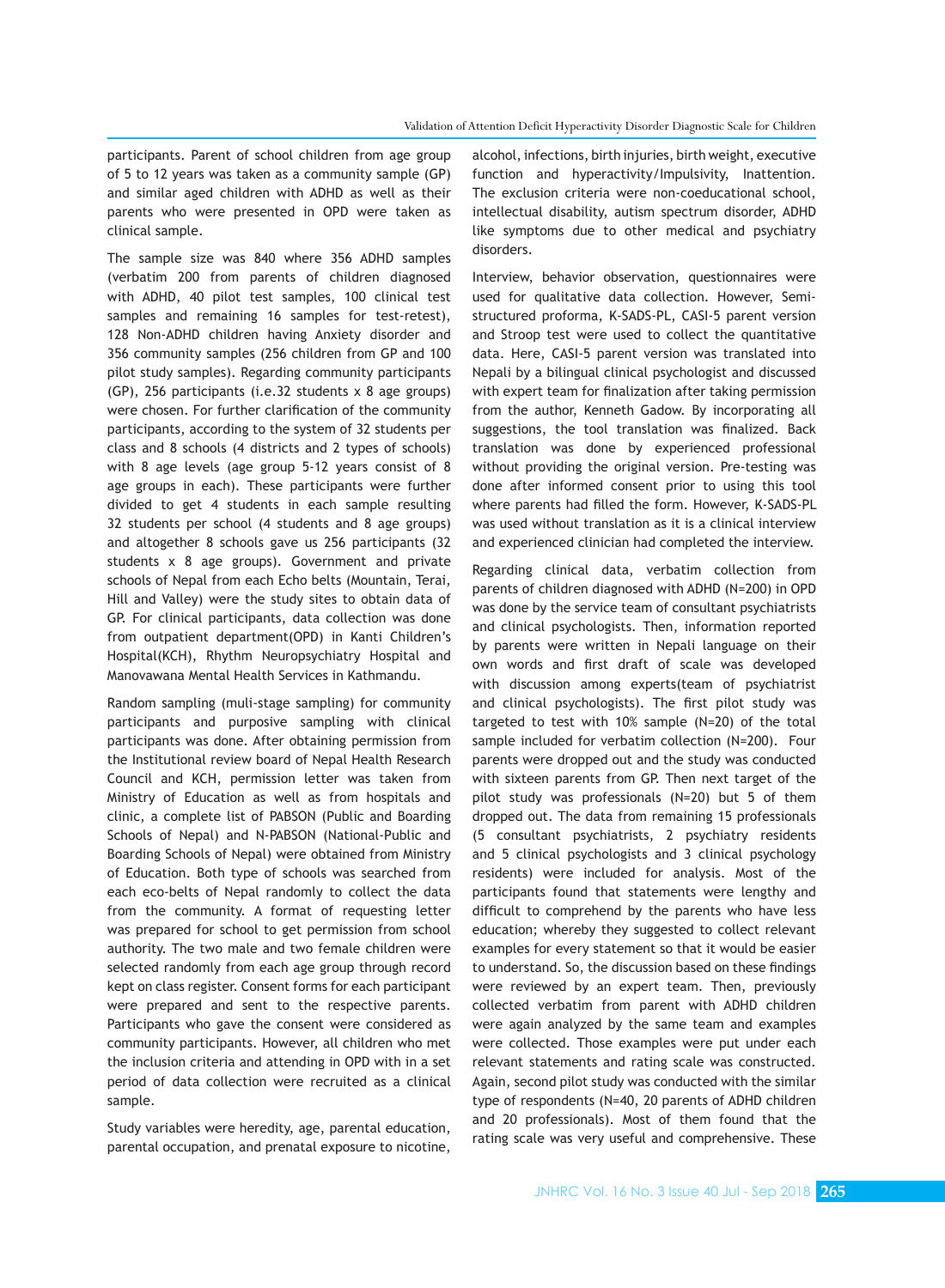#### Validation of Attention Deficit Hyperactivity Disorder Diagnostic Scale for Children

examples were again tested with another (N=20) parents of ADHD children presented at OPD where it was found that all examples were relevant for every statement. Thereafter, final rating was constructed, and third pilot study was conducted with 10% of each type of GP sample (N=100). Here, the total sample selected were 102 but two samples were found invalid and excluded as most of data were left uncompleted. To minimize urban / rural cultural differences in the test, half of them were selected from Kathmandu district and another half from Gorkha district were asked for permissionto join such a pilot study. (10% participants from governmental schools of rural area and another 10% participants from governmental schools of urban area were included from Kathmandu district as well as 10% participants from private schools of rural area and another 10% from private schools of urban area of Gorkha district).

Each child's parent read through all of the items in the scale thoroughly and they were asked to identify items that are confusing. Based on these reviews, items identified as confusing were modified by the expert team. However, they still found some grammatical errors which were again corrected, and final scale was constructed with 21 items to collect data for this study. These data were also used for final analysis.

There after, three comparison group were identified for the purpose of scale evaluation.The first group was parents of (GP) school children (N=256).Another group was a group of children referred to a Child Psychiatry Clinic who met an operational definition of ADHD and an inclusion criterion (N=100) and the final group was a group of children from a Child Psychiatry Clinic population (Anxiety disorder, N=128).So, the validation samples consist of about 356 Nepalese school aged children, 100 ADHD cases and 128 anxiety cases who were presented in OPD matching the age with GP. These samples were individually administered the purposed ADHD rating scale.

Clinical assessment of ADHD positive cases (who already met the DSM-5 criteria) was done based on the application K-SADS-PL and CASI-5. The response inhibition (executive function) test was done by using Stroop test. The proposed ADHD rating scale was also given to parent with the CASI-5.Informed consent was taken. Confidentiality was properly maintained. As under 18 years children were involved in this research, assent was taken. All assessments were conducted by qualified mental health professionals (1psychiatrist and 1 clinical psychologist). At the end of this evaluation, cases were further discussed by the service team in order to establish the diagnosis. For security purpose, a code was assigned i.e. clinician code like 101,102, 103

and detailed information of assigned code was locked in principal researcher's locked archive.Daily editing has been done after collecting data to maintain accuracy and completeness. Collected data has been coded and analysis has been done in Statistical Package for the Social Sciences (SPSS). Interpretations of the findings are being made on graphical or tabulated form. Verbatim analysis was done with many discussions with expert team.Kaiser-Meyer-Olkin Measure of Sampling Adequacy (KMO) was done to identify general ideas about whether factor analysis is useful for the collected data in this study or not. Bartlett's test of Sphericity was done to measure strength of relationship across the items (variables). Thereafter, Principle Axis Factoring (PFA), Varimax criterion of rotation was used to obtain number of factors. Factor analysis was done. The alpha internal consistency was estimated for all factors. As Cronbach's Alpha is the most common measure of internal consistency ("reliability"), it was calculated to check reliability of the scale. Test –Retest was done with ADHD Children presented at OPD in two set up. Constructs (convergent validity) and divergent (discriminant validity) were achieved by using Confirmatory Factor Analysis (CFA). Cut off score for specificity and sensitivity was calculated by ROC Curve Analysis.

## **RESULTS**

KMO was 0.882 indicated adequate sample size to perform Factor Analysis. Bartlett's test of Sphericity was less than 0.05 of the significance levels indicated that a factor analysis is useful with the current data. So, Principle Axis Factoring (PFA), Varimax criterion of rotation was used to obtain number of factors. Based on the Eigen value 1 or more three factors (Inattention, Impulsivity and Hyperactivity) were identified. The alpha internal consistency was estimated for these three factors where Cronbach Alpha of each item is ≥ 0.91 indicate that all constructs are better consistent or reliable(Table-1).

| Table 1. Reliability Test using Cronbach alpha. |               |        |                   |                 |  |  |  |  |  |  |  |
|-------------------------------------------------|---------------|--------|-------------------|-----------------|--|--|--|--|--|--|--|
| Constructs<br>(factors)                         | <b>AVE</b>    | CR     | Cronbach<br>Alpha | No. of<br>items |  |  |  |  |  |  |  |
| Inattention<br>(Factor 1)                       | 0.6722 0.9483 |        | 0.946             | 9               |  |  |  |  |  |  |  |
| Impulsivity<br>(Factor 2)                       | 0.6187        | 0.9351 | 0.921             | 9               |  |  |  |  |  |  |  |
| <b>Hyperactivity</b><br>(Factor 3)              | 0.8633        | 0.9262 | 0.922             |                 |  |  |  |  |  |  |  |

The convergent validity and discriminant or divergent validity of the proposed ADHD Scale were calculated where all the three factors had strong level of convergent validity according to AVE and CR (AVE must greater than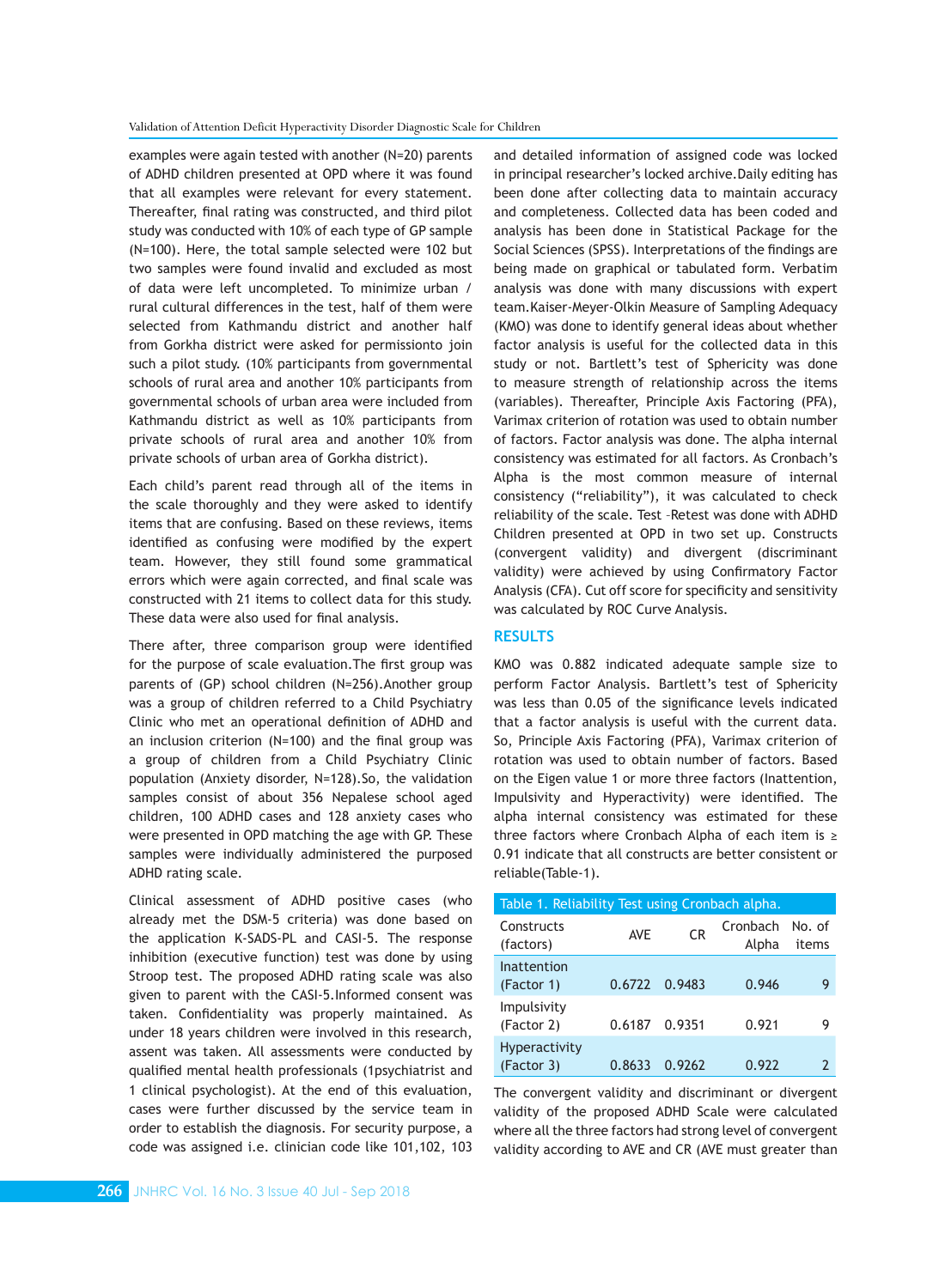0.5.). Similarly, regarding discriminate validity, the Square root of correlation between pairwise construct is less than their respective AVE. Square of correlation between Inattention(Factor1) and Impulsivity (Factor2) (0.1616) is less than AVE (0.6722) of Factor 1 and AVE (0.6187) of Factor 2. This implies that two factors are different from each other. Hence a few items in each factor discriminate these two factors, Factor1 and Factor 2. Whereas square of correlation between Inattention Factor and Hyperactivity (Factor 3) (0.0529) is less than AVE (0.6722) of Factor 1 and AVE (0.8633) of Factor 3. This implies that two factors are different from each other. A few items in each factor discriminate these two factors, Factor 1 and Factor 3. Moreover, Square of correlation between Factor 2 and Factor3 (0.5643) is marginally less than or equal to AVE (0.6187) of Factor 2 but much less than AVE (0.8633) of Factor 3. This implies that two factors are marginally different from each

other. Hence, a few items in each factor discriminate these two factors, Factor 2 and Factor 3 (Table 2).Now it can be inferred that all the factors (Factor 1, Factor 2, and Factor 3) satisfies reliability and validity criteria. Therefore, the three different scales (Inattention, Impulsivity and Hyperactivity) are said to be constructed for ADHD successfully. In addition to estimating internal consistency, corrected item-total correlation for all three factors were calculated which showed positive correlation of more than 0.60 indicating that each item or question was answered correctly on the average. The cut off score 38.5(Total score) give 97.0% sensitivity and 96.6% specificity as optimum probability. So, 38.5 is considered as the best cut-off point as Total score criteria (Table 3). With this cut of (i.e.38.5) point there is a 3.0% chance of ADHD being misclassified as Normal (Non-ADHD) and 3.7% chance of Normal (Non-ADHD) being classified as ADHD.

| Table 2. Validity Test.     |                                     |                     |          |                            |                          |                  |                               |  |  |  |  |
|-----------------------------|-------------------------------------|---------------------|----------|----------------------------|--------------------------|------------------|-------------------------------|--|--|--|--|
| Constructs                  | Correlation                         | Constructs          |          | Estimate or<br>correlation | square of<br>correlation | AVE <sub>1</sub> | AVE <sub>2</sub>              |  |  |  |  |
| Factor1                     | $\left\langle \cdots \right\rangle$ | Factor <sub>2</sub> |          | 0.414                      | 0.1616                   | 0.6722           | 0.6187                        |  |  |  |  |
| Factor1                     | $\left\langle \ldots \right\rangle$ | Factor3             |          | 0.230                      | 0.0529                   | 0.6722           | 0.8633                        |  |  |  |  |
| Factor <sub>2</sub>         | $\leftarrow$ $\rightarrow$          | Factor3             |          | 0.751                      | 0.5640                   | 0.6187           | 0.8633                        |  |  |  |  |
| Table 3.Age Norms (Cut off) |                                     |                     |          |                            |                          |                  |                               |  |  |  |  |
| Age-group                   | Factor 1                            |                     | Factor 2 | Factor 3                   |                          |                  | Total Score for all age group |  |  |  |  |
| $5 - 6$                     |                                     | 15.5                | 14       | 3.5                        |                          |                  |                               |  |  |  |  |
| $7-9$                       |                                     | 17.5                | 13.5     | 3.5                        |                          |                  | 38.5                          |  |  |  |  |
| $10 - 12$                   |                                     | 17.5                | 12.5     | 2.5                        |                          |                  |                               |  |  |  |  |
|                             |                                     |                     |          |                            |                          |                  |                               |  |  |  |  |

#### **DISCUSSION**

The ADHD diagnostic scale is being constructed with good reliability because of the careful selection of methodology. The design of this study was both quantitative and qualitative (i.e. case study of some cases). Quantitative method was used to examine the relationship between variables which represents relationship mathematically through statistical analysis. Qualitative method was basically used to examine, understand and describe a phenomenon. Case study of few cases were done to examine, understand and describe the phenomenon in detail. Many researchers have highlighted that mixed methods designs are better and systematic to conduct complex research.<sup>13</sup> Many psychological researches have been using mixed method designs to increase the strength of psychological research. The prevalence rate for mixed methods research in pure disciplines like psychology, sociology is 6%.14

Quantitatively oriented studies are often conducted in larger samples, are predominantly group-oriented (with single-subject studies being the exceptions, because they use small samples and are individual-oriented), and address (direction/magnitude of) relationships between specific sets of constructs, rather than conducting "process analysis".<sup>15</sup> Brady, Collier and Seawright (BCS) have argued that ''causal process observations'' can be adjoined to ''data set observations.'' This implies that qualitative methods can be used to add information to quantitative data set.16

Regarding limitation of current study, purposive sampling with clinical participants was done due to limited time of the researcher is a limitation. The researcher is unableto collect data from school teacher of every child like their parent and unable to analyze the verbatim quantitatively due to researcher's limited time as well as resources were the major limitation of this study. Mixing of data collected during last pretesting or third